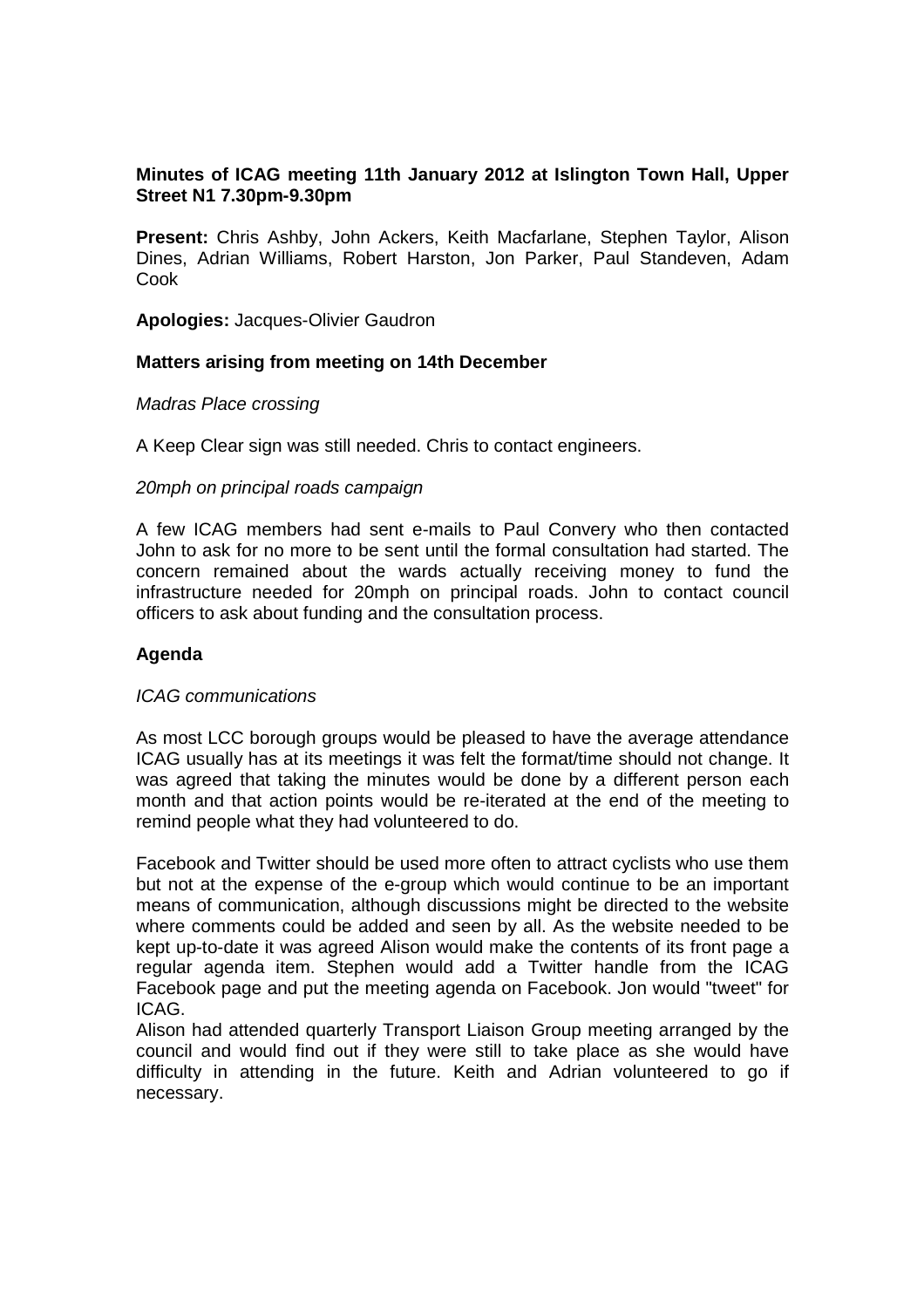Speakers for the AGM were suggested and everyone agreed to think of possible candidates for discussion at the next meeting.

## LCC "Go Dutch" mayoral campaign

The publicity material for this was not yet available and Keith agreed to ask Gerhard or someone else at LCC to come to the next ICAG meeting to discuss it. Those present thought of other organisations they were involved with that would also support the campaign e.g. schools, friends groups, churches, environmentalists etc. and were asked to think of more for the next meeting.

### Kings Cross

John had been to the Bikes Alive ride in the area on 9th January which was attended by about 200 cyclists. The police present seemed to be sympathetic although some LCC members had been concerned that the event might be too confrontational. Alison wondered if ICAG should be doing more but John said the local (Caledonian) ward website said there was to be a meeting of representatives from Islington and Camden with TfL on 12th January. It was agreed ICAG should support other campaigns for improvements in the area and that it would be useful if an ICAG member was on the Camden Cycling Campaign e-group. Jon volunteered to join.

## Canal towpath

British Waterways (BW) are planning a consultation on measures to lessen the conflict between users of the canal towpath. Alison would forward the plans for comment to the ICAG members who had attended/expressed interest in the meeting with BW in October and hoped that someone would respond. She would also contact Hackney Cyclists to ensure they were aware of the consultation.

### Bike maintenance course in South Islington

John had been contacted by Shanice at St Luke's Centre where a new cycle maintenance and riding training course for young people and their fathers in the Bunhill area is being developed. He wondered if ICAG could support their work financially and if ICAG members might want become involved. Alison would contact Shanice to find out more.

### **Any other business**

### Hornsey Rise and Hornsey Road

Adam was concerned that, despite being highlighted in the council's Local Implementation Plan (LIP), these streets were still in need of further improvement; there had been a fatal accident and a serious one in the recent